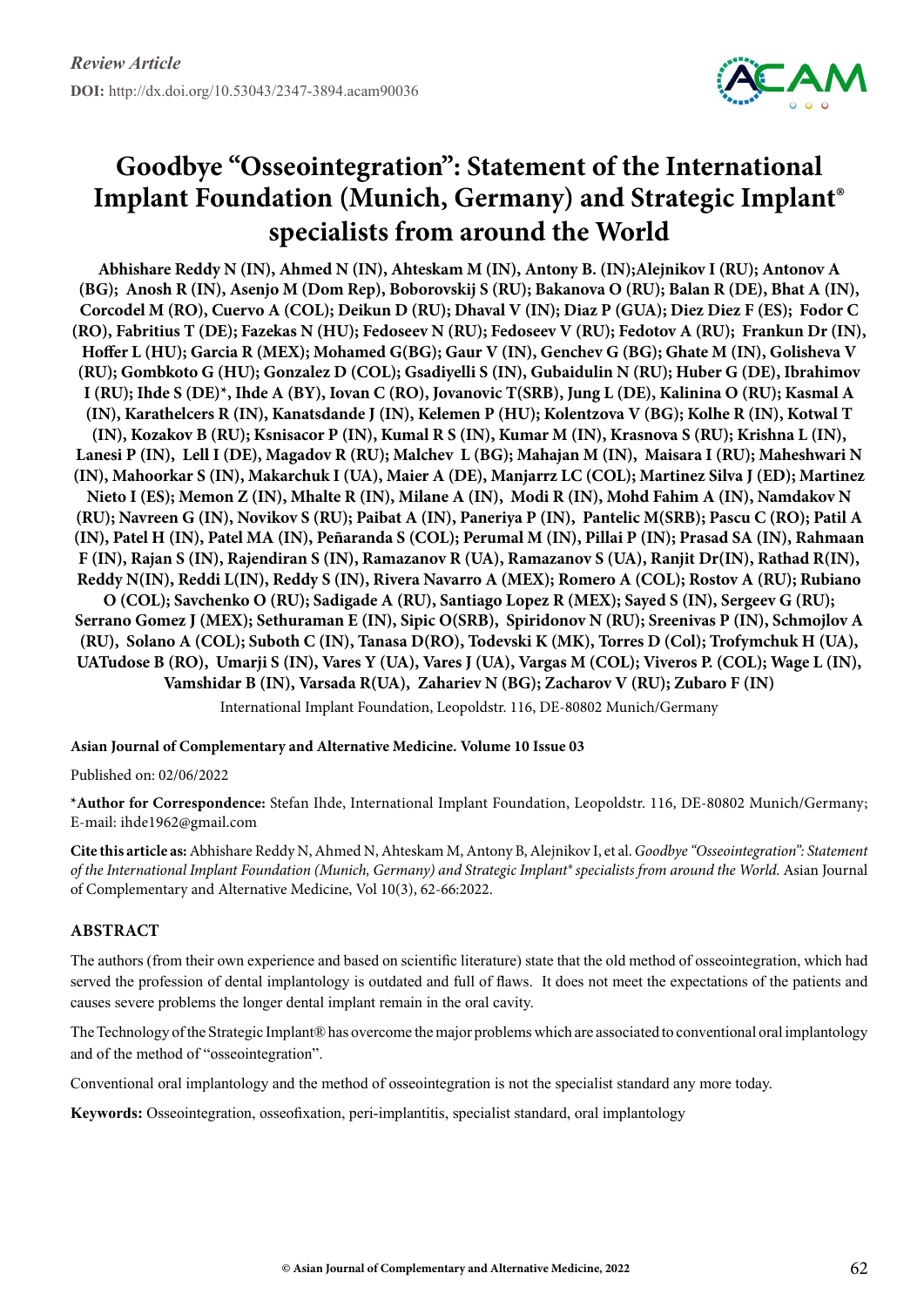For decades oral implantology was guided by the term "osseointegration". We are told that this term stemmed from the "Ossseointegration team" around P.I. Branemark and Prof. T. Albrektsson, and it describes the peaceful coexistence between living bone if in contact or near titanium. Following this, industry took over this observation and a new oral implantology resulted. The industries activities for marketing the term "osseointegration" and most of what was done then actually never was scientifically connected to the work of the "osseointegration team".

Its has to be mentioned here that from approximately 1956 onwards (i.e. decades before Mr. Branemark discovered the unique properties of bone near titanium bodies) oral implantology already had existed on a considerable scale and that since this time until the beginning of the medial propaganda for "osseointegration" implantologists worldwide had worked very successfully and even in immediate loading protocols.

After the implant industry entered the arena, each company tried to

 "make a difference" through *their* miracle-like implant surfaces. Surface enlargening through sand blasting and later done in combination with etching or anodization technologies became the Holy Grail (and actually later the grave) of conventional oral implantology. Healing times were made popular, and the marketing focused on "the multi-piece screw implant". Implants became expensive, healing times became necessary, and soon the term "Peri-Implantitis" was spreading through the population. Peri-implantitis was not known as long as only polished implants had been used.

Since the middle of the 1990ies dental implants were predominantly multi-piece designs, they automatically provided a large implant diameter, and their endosseous surfaces are rough. Thats it, end of the line.

It remained unnoticed in the field of oral implantology, that in traumatology and orthopedic surgery rough implant surfaces *were never used nor deemed an advantage*, although they could be in use there with much less risk, due to the fact that these implants are installed in sterile body compartments. The advantages which "rough-implant-surface-manufacturers" claimed were never recognized in the field of traumatology. This should make us think.

For those rough oral implant surfaces a high price had to be payed by the patients: not only became the devices more expensive due to the connected marketing, also bad longterm results were seen: since the beginning the century large congresses around the world deal with the topic named



"Peri-Implantitis". They deal actually with the question how a completely superfluous problem can be made the "state of the art", and how patients can be convinced to accept it and pay tribute with a lot of money and with their oral health to that Holy Grail. Albrektsson & team had revoked already in 2020 their theory of why and how osseointegration happened, but this remained widely unnoticed [1].

Large manufacturers (just as actually too many oral implant practitioners) refused to draw consequences out of the logical fact (a self-evident knowledge) that the **big implant diameters in combination with the rough surfaces are the cause of the problem**. Scientific results which proved exactly this were neglected and overseen in the vast body of useless and redundant (to a large extend falsified) scientific literature in our field.

Nowhere in other fields of medicine, the human body is operated towards the desired medical device. Always the device is chosen, which fits the individual patient, - nowhere, except in conventional oral implantology as we will show: Never a human heart is first increased is size to fit to an initially too large artificial heart-flap, just to mention an example. Heart flaps are chosen to fit the anatomy which had to be dealt with.

In oral implantology such cinderella-procedures were made fashionable: instead of applying oral implants which fit the jaw bone right away, "bone augmentation procedures" were invented and became "state of the art". And: instead of using right away well-suited bone areas with high mineralization for implant anchorage, areas which are known to be prone to resorption were augmented, - e.g. the maxillary sinus. Bonefit® implants (a brand sold in the 1990ies), didn't fit the bone in most cases, but nobody was supposed to notice that. Unbelievable. Patients suffered, but they had no say in this game.

Bone augmentations can never be **never part of immediate loading protocols**, because the augmented area cannot be put into function right away and because the augmentation site is be infected through the inevitable opening between the implant and the mucosa. In immediate loading implantology bone is **rather removed than augmented** to create aesthetics [2,3], bone is never augmented in this technology. There is no need for this. The border between oral implantology and cranio-facial rehabilitation has been blurred [4-10]. All the forementioned publications reveal without mercy how useless and wrong many of the rules, assumptions and fears of conventional implantology are [11,12], and that bone augmentations solely done for the installation of a 2-stage implant is a mistaken concept. The idea that (only)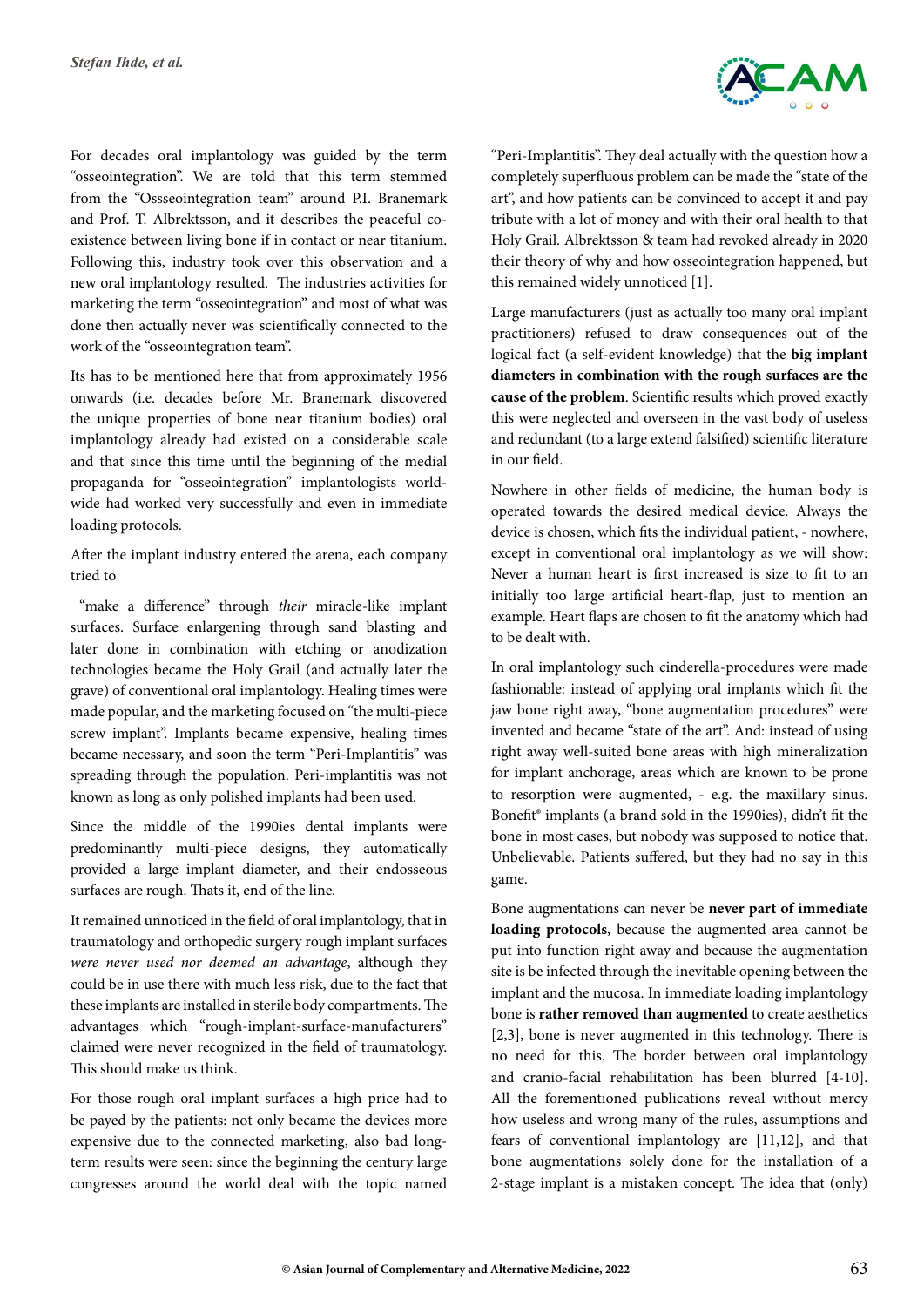

intricate implant surfaces (as advertised by the big implant manufacturers) allow early or immediate loading is a superstition, but it is not easy to erase this thinking from the brains of the "conventionals".

The situation was not the same in all parts of the world: in remote corners of West-Germany and in France a fearless fraction of clear thinkers among implant practitioners refused already more than 20 years ago to follow the mainstream and they invented first the technology of lateral basal implants (e.g. Diskimplant® & BOI®) and later the Technology of the Strategic Implant®. The two types of devices do not look alike, but they have everything in common: basal implantology uses solely polished implant bodies, thin and polished mucosal penetration diameters, exclusively cortical anchorage (osseofixation) and immediate loading protocols. There is no need for "osseointegration" and healing times any more if highly mineralized bone areas are utilized for anchorage. The concept of the emerging profile and performing bone augmentations is definitely "out". And all this provided for all of our cases the possibility of immediate functional loading.

Over the years the fearless thinkers from central Europe made friends will think-alike implant practitioners around the world and since then this group has then come up with more than 380 international publications.

They have proven with undisputable statistics [13,14], that their concept works. Better than the mainstream concept, without the flaws which "ossseointegrated" contains. While the "conventional implantologists" still perform bone augmentations and impose "healing times" to their customers, **the Thinkers** have started to catch the market. And neither this market nor the patients will ever run back to the old technology.

While the thinkers start their implant cases on Monday and finishing it on Wednesdays, the "conventionals" finish after 18 months.

The thinkers never do bone augmentations, the "conventionals" do it in the majority of the cases.

The Thinkers show proven success rates of well over 95% on long term [12], the "conventionals" can't show anything better. Rather the opposite: if one would count those cases/implants



Figure 1: Overview on available publications in the field of Corticobasal<sup>®</sup> implants since 1970. The vast majority of these publications has been written by private practitioners, outside of universities.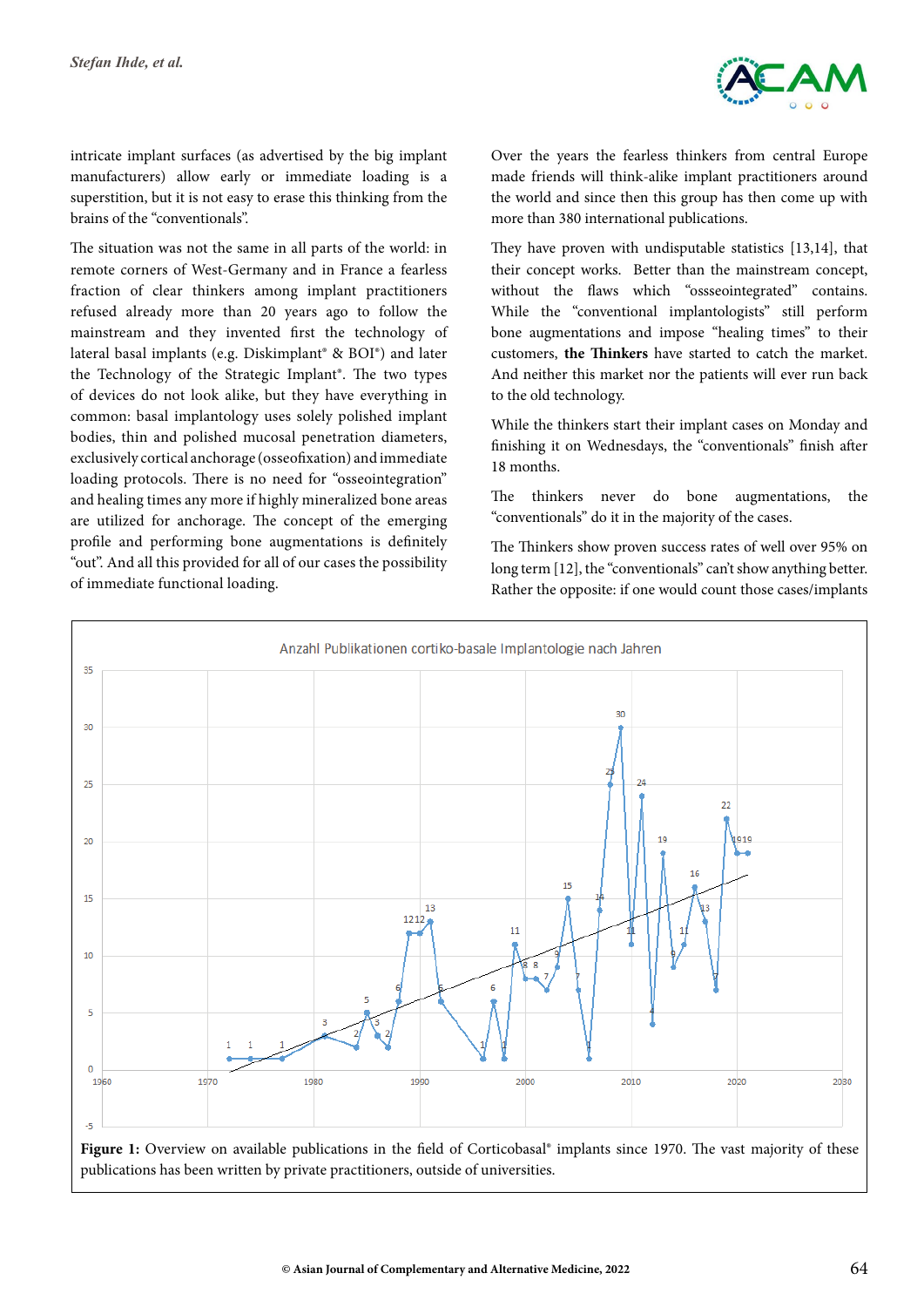

where the treatment of the patient did not come to succes*s because it started with a non-successful* bone augmentation, and if we would also count those implants which were never placed because the patient was send away untreated because there was "not enough bone", we would see the openly the dramatic disaster which the "osseointegraters" cause. If we would apply the "Intent to Treat"-principle properly, then we would also count those cases and implants as a failure, which had not been placed because the bone augmentation was refused by the patient (for whatever reasons).

Plus: The Thinkers with their polished surfaces never create "Peri-Implantits". That's a proven fact today [12,13,15,16].

And: If a conventional fails due to peri-implantitis it creates a much worse condition than if it had failed before osseointegration. This way uncountable patients have been seriously damaged regarding their oral health by the "osseointegraters" all around the world.

And: The Thinkers can show that they improve the Quality of Life with their therapy [17,18]. This was new in oral implantology, - so far patients mainly suffered.

**Looking at today's clinical reality, we have to accept that the concept of the Strategic Implant®, the Corticobasal® Implants and alikes have overcome all the shortcomings and problems of traditional implantology and of the concept of "osseointegration". Bone augmentations and "healing times" are today not state of the art any more for standard cases in oral implantology, they are not the "specialist standard".**

This raises the question for how long the "conventionals" may continue to ignore the other treatment possibilites and fight against the winds of change instead of setting the sails to use them? For how long will the old method be **ethically** accepted? How can they justify "bone augmentation"? How to justify (the unnecessary) "healing times"? Soon the cumulative knowledge in the tribe of our patients will understand that **"Peri-Implantitis" happens only because the wrong implants were chosen.** What will the "conventionals" tell them then?

The method of "**osseofixation**", as it has been used in the field of traumatology and (general) orthopedic surgery since the 1970ies, has been successfully transferred into the field of oral and craniofacial implantology. The Technology of the Strategic Implant® is ready for use for every single treatment provider. It is not only an alternative to the 2-stage implants, it is even a perfect alternative to repairing an aging dentition of our patients again and again. This technology frees the patients from the burdens of their own teeth.

Neither the methods "**osseointegration**" nor "**bone augmentations**" are known in the field of traumatology. Today they lose very fast their field of application in oral implantology.

Good old "osseointegration" steps off the stage of oral implantology, its clinical indications are today only very limited.

The "Specialist Standard" in oral implantology has changed [19].

Goodbye Osseointegration!



## **References**

- 1. Prof. T. Albrektsson wrote in an email to Prof. S. Ihde on 30.12.2021: "Most certainly, we have changed our mind and been quite open with it too. I am presently not at my office, but read for example p 495 in our paper published in Int J oral Maxillofac Implants 2020 where we clearly point out that our ("the original team of osseointegration" opinion was wrong) . I have been most clear in my lectures too about our previous errors in interpreting osseointegration as some serene reaction. We were, further, the first team to demonstrate clearly measurable immune reactions to cp Titanium (Papers published by our then doctoral candidate Trindade et al). Our first paper with the new opinions was published as late as 2014, so it took me a long time to change, indeed."
- 2. Ihde S, Sipic O. Esthetic indication for dental implant treatment and immediate loading (3). Case report and considerations regarding the aspect of the patient's right to self‐determination in medical decision‐making. Ann Maxillofac Surg 2020;10:213‐6.
- 3. Ihde S, Sipic O. Dental implant treatment and immediate functional loading (1). Case report and considerations: Extended treatment options using the strategic implant and indications and objectives for comprehensive dental implant treatment. Ann Maxillofac Surg 2019;9:465-9.
- 4. Ihde S, Palka L. Anchorage possibilities in case of a unilateral maxillary defect using the concept of Strategic Implant®. Natl J Maxillofac Surg 2018;9:235-9.
- 5. Gaur V, Doshi AG, Gandhi S. Immediate prosthetic rehabilitation of marginal mandibulectomy post radiation case by single-piece implant - A case report. Ann Maxillofac Surg 2020;10:501-6.